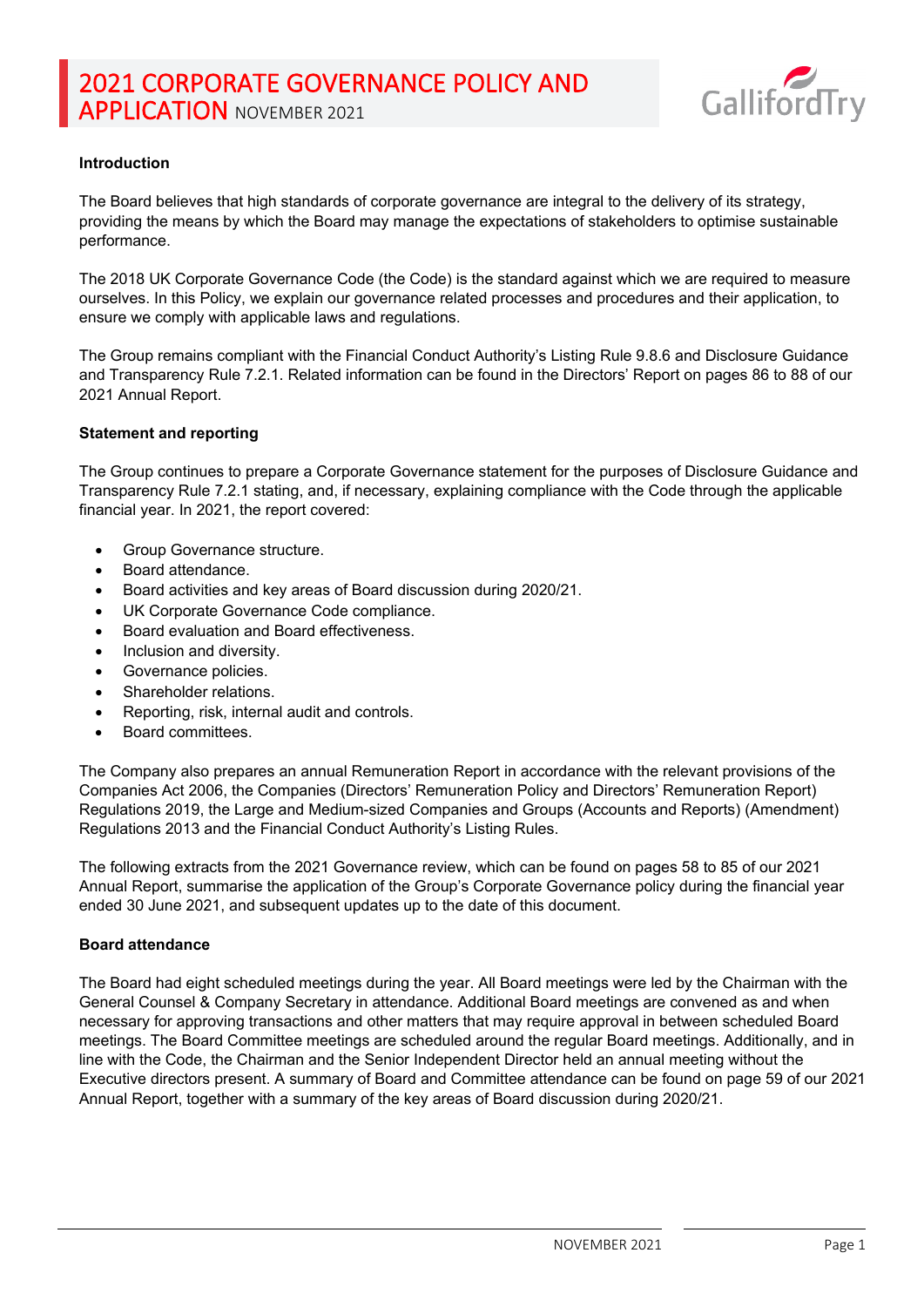

## **Board composition**

Biographical summaries for each of the directors as at 30 June 2021, their respective responsibilities and their external directorships are set out on page 56 of the 2021 Annual Report. As reported in our 2020 Annual Report, Jeremy Townsend stepped down from the Board on 30 September 2020, having served as a Non-executive Director since September 2017. There were no other changes to the Board during the year. In line with the UK Corporate Governance Code, all directors stood for re-election at the 2021 AGM. The performance of the directors continues to be effective, and commitment to their respective roles is clearly demonstrated.

### **UK Corporate Governance Code**

As a UK premium listed company, the 2018 UK Corporate Governance Code (Code) is the standard against which we measured ourselves during 2020/21. Throughout the year, the Board has applied the Principles and complied with all the Provisions of the Code as set out below:

| Principle                                                                                                                                                                                                                                                          | How we apply the Principle                                                                                                                                                                                                                                                                                                                                                                                                                                                                                                                                                   | Further information                                                                                               |  |  |
|--------------------------------------------------------------------------------------------------------------------------------------------------------------------------------------------------------------------------------------------------------------------|------------------------------------------------------------------------------------------------------------------------------------------------------------------------------------------------------------------------------------------------------------------------------------------------------------------------------------------------------------------------------------------------------------------------------------------------------------------------------------------------------------------------------------------------------------------------------|-------------------------------------------------------------------------------------------------------------------|--|--|
| 1. Board leadership and company purpose                                                                                                                                                                                                                            |                                                                                                                                                                                                                                                                                                                                                                                                                                                                                                                                                                              |                                                                                                                   |  |  |
| A. The Board's role<br>an effective and entrepreneurial including its relationships and<br>the long-term sustainable<br>success of the company,<br>generating value for<br>shareholders and contributing<br>to wider society.                                      | The Board is collectively responsible for<br>A successful company is led by the long-term success of the Company,<br>Board, whose role is to promote engagement with all shareholders, and<br>operates via a formal schedule of matters<br>reserved for its decision.                                                                                                                                                                                                                                                                                                        | See page 59 of our 2021 Annual Report<br>for further information and list of matters<br>reserved for the Board.   |  |  |
| <b>B. Setting purpose, values</b><br>and strategy<br>The Board should establish the<br>strategy, and satisfy itself that<br>these and its culture are<br>aligned. All directors must act<br>with integrity, lead by example<br>and promote the desired<br>culture. | The schedule of matters reserved for the<br>Board, which is reviewed by the Board<br>annually, provides that the Board is<br>company's purpose, values and responsible for establishing the values<br>and strategy of the Company. The<br>Employee Forum chaired by Terry Miller,<br>Senior Independent Director, remains a<br>key element in the Board's oversight of<br>culture. Our Code of Conduct also<br>defines the behaviours we expect of our<br>people and the ethical standards we<br>adhere to.                                                                  | See our People and culture section on<br>pages 23 to 25 of the 2021 Annual<br>Report for further information.     |  |  |
| C. Risk management<br>The Board should ensure that<br>the necessary resources are in<br>place for the company to meet<br>its objectives and measure<br>Board should also establish a<br>framework of prudent and<br>risk to be assessed and<br>managed.            | The annual budget is reviewed and<br>agreed by the Board in July each year. In 37 to 40 of the 2021 Annual Report for<br>addition, the Group has continued to<br>review its mature risk management and<br>governance processes in place to<br>performance against them. The identify, report and manage risk, ensuring<br>they remain robust. The Executive Risk<br>Committee provides regular reports to the<br>effective controls, which enable Board and assists the Board and Audit<br>Committee in monitoring and updating<br>the Group's principal and emerging risks. | See our Principal risks section on pages<br>further information.                                                  |  |  |
| D. Stakeholder engagement<br>In order for the company to<br>meet its responsibilities to<br>shareholders and stakeholders,<br>the Board should ensure<br>effective engagement with, and<br>encourage participation from<br>these parties.                          | The Stakeholder Steering Committee,<br>chaired by Terry Miller, Senior<br>Independent Director, continued to meet<br>during the year. The Committee oversees<br>relationships with the business's key<br>stakeholders, including collating<br>stakeholder views and reporting these to<br>the Board.                                                                                                                                                                                                                                                                         | See our Stakeholder engagement<br>section on pages 50 to 53 of the 2021<br>Annual Report for further information. |  |  |
| E. Workforce policies<br>The Board should ensure that<br>workforce policies and<br>practices are consistent with<br>the company's values and                                                                                                                       | The Code of Conduct 'Doing the right<br>thing' sets out our organisational policies<br>and procedures and defines behaviours.<br>In addition, there are Group policies that<br>define our approach to managing health,<br>safety, environmental and social matters                                                                                                                                                                                                                                                                                                           | See our People and culture section on<br>pages 23 to 25 of the 2021 Annual<br>Report for further information.     |  |  |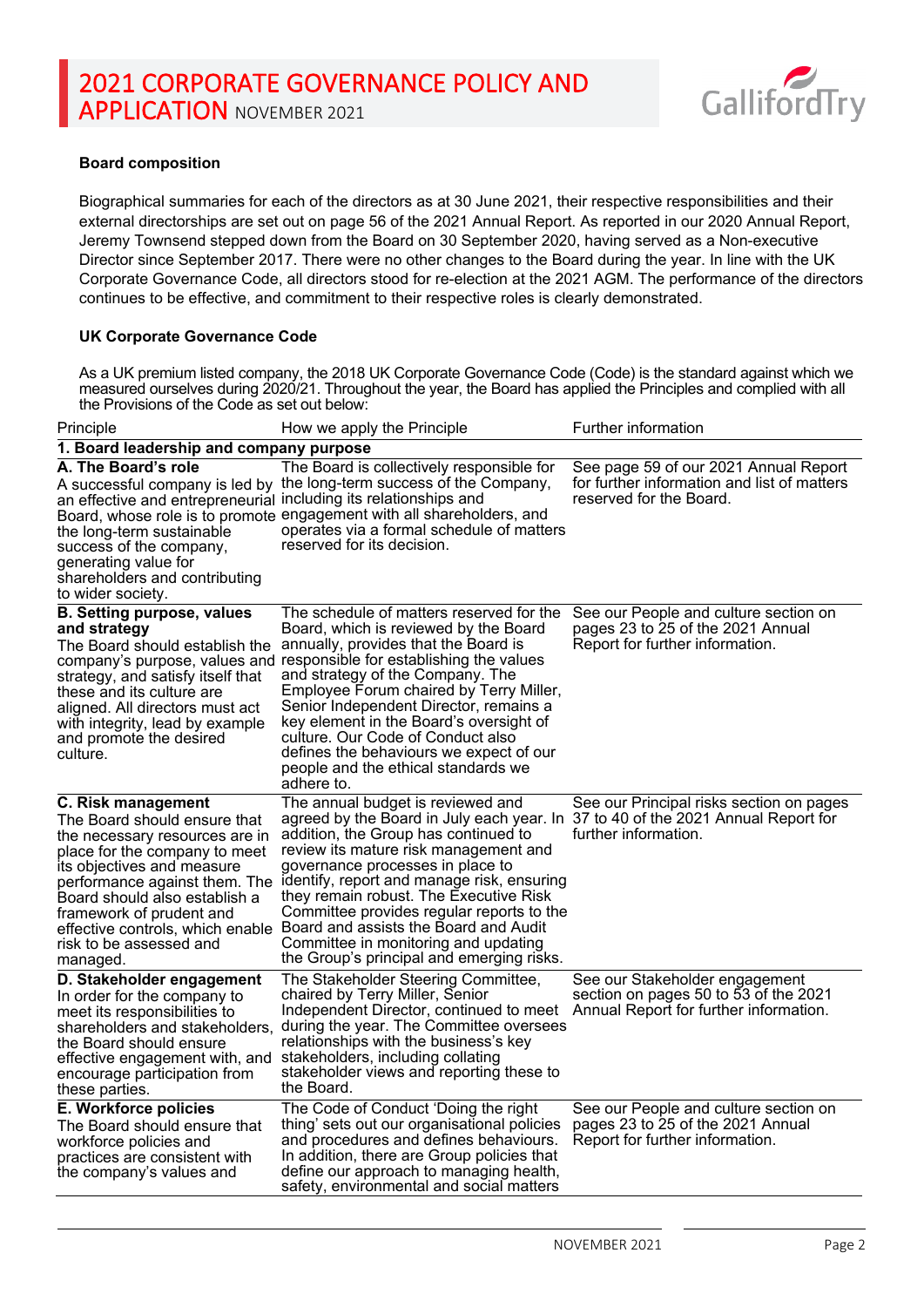

| support its long-term<br>sustainable success. The<br>workforce should be able to<br>raise any matters of concern.                                                                                                                                                                                                                                                                                                        | affecting our employees. These policies<br>are regularly reviewed and are published<br>on our website and described in our<br>Annual Report. In addition, there is also<br>an independent and anonymous<br>whistleblowing procedure allowing any<br>employee or third party to confidentially<br>raise any concerns.                                                                                                                                                                                                                                                                                                                                                                                                                                                                                                                                                                  |                                                                                                         |
|--------------------------------------------------------------------------------------------------------------------------------------------------------------------------------------------------------------------------------------------------------------------------------------------------------------------------------------------------------------------------------------------------------------------------|---------------------------------------------------------------------------------------------------------------------------------------------------------------------------------------------------------------------------------------------------------------------------------------------------------------------------------------------------------------------------------------------------------------------------------------------------------------------------------------------------------------------------------------------------------------------------------------------------------------------------------------------------------------------------------------------------------------------------------------------------------------------------------------------------------------------------------------------------------------------------------------|---------------------------------------------------------------------------------------------------------|
| 2. Division of responsibilities                                                                                                                                                                                                                                                                                                                                                                                          |                                                                                                                                                                                                                                                                                                                                                                                                                                                                                                                                                                                                                                                                                                                                                                                                                                                                                       |                                                                                                         |
| F. Chair leadership<br>The Chair leads the Board and<br>is responsible for its overall<br>effectiveness in directing the<br>company. They should<br>demonstrate objective<br>judgment throughout their<br>openness and debate. In<br>addition, the Chair facilitates<br>constructive Board relations<br>all non-executive directors, and<br>ensures that directors receive<br>accurate, timely and clear<br>information. | The Chairman is responsible for leading<br>the Board, setting the purpose, direction<br>and values of the Group and ensuring the effectiveness review.<br>highest standards of corporate<br>governance are adhered to. In addition,<br>the Chairman facilitates constructive<br>Board relations and the effective<br>tenure and promote a culture of contribution of all non-executive directors<br>and, in conjunction with the General<br>Counsel & Company Secretary, ensures<br>that directors receive accurate, timely<br>and the effective contribution of and clear information. The performance<br>of the Chairman is monitored through the<br>annual Board evaluation process and<br>through a separate annual meeting of the<br>non-executive directors, led by the Senior<br>Independent Director without the<br>Chairman present.                                         | See page 64 of the 2021 Annual Report<br>for further information and Board                              |
| <b>G. Balance of the Board</b><br>The Board should include an<br>appropriate combination of<br>Executive and non-executive<br>(and in particular, independent<br>non-executive) directors, such<br>that no one individual or small<br>group of individuals dominates<br>the Board's decision-making.<br>of responsibilities between the<br>Executive leadership of the<br>company's business.                            | The Board comprises the Chairman (who See page 58 of the 2021 Annual Report<br>was independent on appointment), Chief for further information.<br>Executive, Finance Director and three<br>other independent non-executive<br>directors. The roles of the Chairman and<br>Chief Executive are separate with distinct<br>accountabilities set out in their role<br>profiles. The Chief Executive is<br>responsible for the day-to-day executive<br>There should be a clear division leadership and management of the<br>business through defined delegated<br>leadership of the Board and the authority limits. The non-executive<br>directors provide an independent view on<br>the running of our business, governance<br>and boardroom best practice. They<br>oversee and constructively challenge<br>management in its implementation of<br>strategy and performance of the Group. |                                                                                                         |
| H. NEDs' role and time<br>commitment<br>Non-executive directors should<br>have sufficient time to meet<br>their Board responsibilities.<br>They should provide<br>constructive challenge and<br>strategic guidance, offer<br>specialist advice and hold<br>management to account.                                                                                                                                        | The annual Board evaluation process<br>continues to assess the performance and<br>effectiveness of directors and their<br>commitment to meet their Board<br>responsibilities.                                                                                                                                                                                                                                                                                                                                                                                                                                                                                                                                                                                                                                                                                                         | See the section on Board evaluation on<br>page 64 of the 2021 Annual Report for<br>further information. |
| I. The Company Secretary<br>The Board, supported by the<br>Company Secretary, should<br>ensure that it has the policies,<br>processes, information, time<br>and resources it needs in order<br>to function effectively and<br>efficiently.                                                                                                                                                                               | The General Counsel & Company<br>Secretary ensures that the Board<br>receives papers of a high quality in a<br>timely manner. He advises the Board on<br>all governance matters, including<br>compliance with the Code. He works with<br>the Chairman and Committee Chairs to<br>ensure that the right matters are<br>escalated to the Board and Committees<br>at the appropriate time and that sufficient                                                                                                                                                                                                                                                                                                                                                                                                                                                                            |                                                                                                         |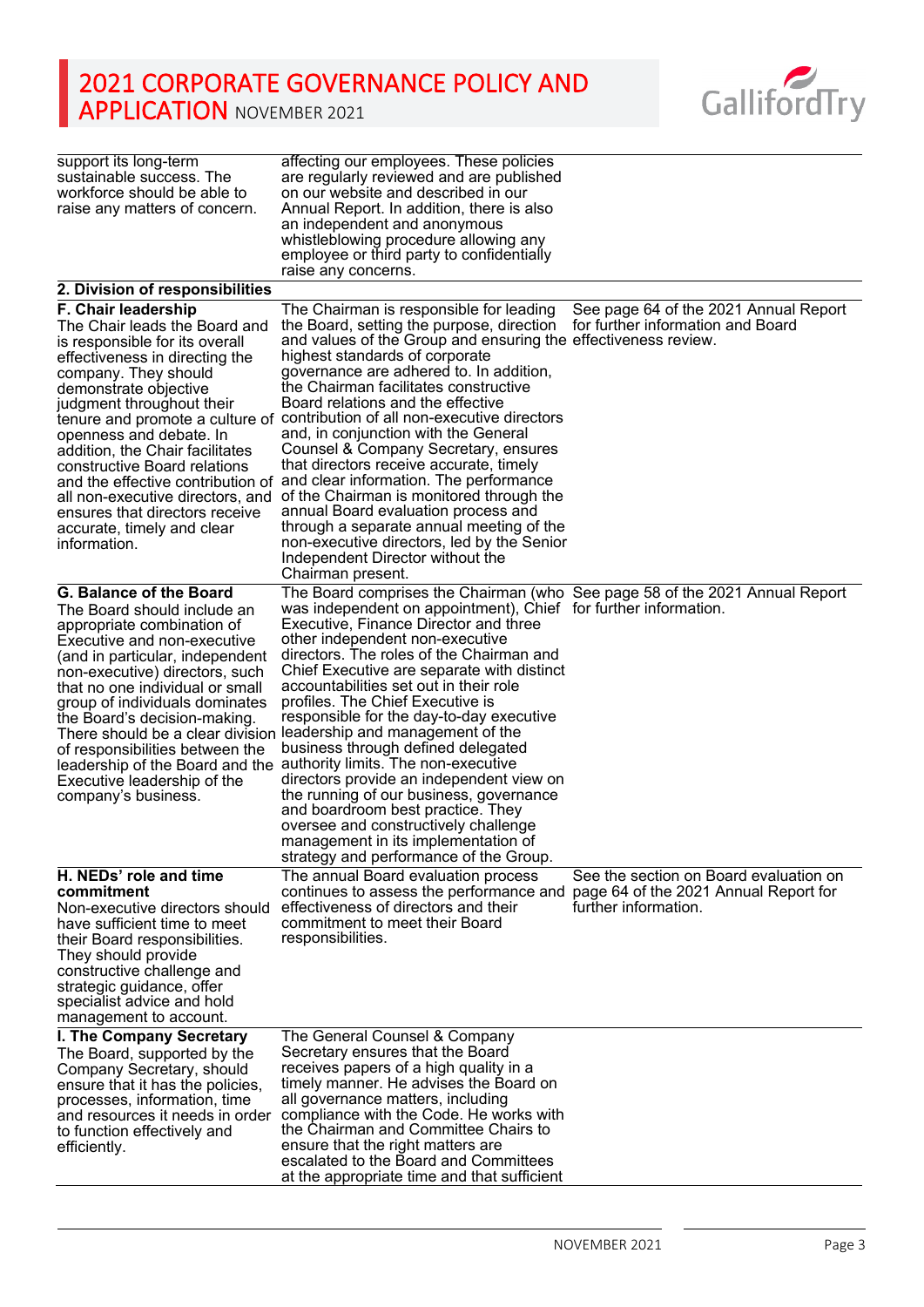

|                                                                                                                                                                                                                                                                                                                                                                                                                                                                                  | time is devoted to strategic matters. He<br>arranges directors' inductions and Board<br>evaluation exercises and supports<br>succession planning and recruitment of<br>new non-executive directors.                                                                                                                                                                                                                                                                                                                                                    |                                                                                 |
|----------------------------------------------------------------------------------------------------------------------------------------------------------------------------------------------------------------------------------------------------------------------------------------------------------------------------------------------------------------------------------------------------------------------------------------------------------------------------------|--------------------------------------------------------------------------------------------------------------------------------------------------------------------------------------------------------------------------------------------------------------------------------------------------------------------------------------------------------------------------------------------------------------------------------------------------------------------------------------------------------------------------------------------------------|---------------------------------------------------------------------------------|
| 3. Composition, succession and evaluation                                                                                                                                                                                                                                                                                                                                                                                                                                        |                                                                                                                                                                                                                                                                                                                                                                                                                                                                                                                                                        |                                                                                 |
| J. Board appointments<br>Appointments to the Board<br>should be subject to a formal,<br>rigorous and transparent<br>procedure, and an effective<br>succession plan should be<br>maintained for Board and<br>senior management. Both<br>appointments and succession<br>plans should be based on merit<br>and objective criteria and,<br>within this context, should<br>promote diversity of gender,<br>social and ethnic backgrounds,<br>and cognitive and personal<br>strengths. | Succession plans were reviewed and<br>refreshed during the year. The Board and<br>Executive management recognise its<br>importance to overall business<br>performance. Inclusion and diversity is a<br>key driver to the Group's overall<br>development plans.                                                                                                                                                                                                                                                                                         |                                                                                 |
| K. Skills, experience and<br>knowledge<br>The Board and its committees<br>should have a combination of<br>skills, experience and<br>knowledge. Consideration<br>service of the Board as a whole extensions to their term.<br>and membership regularly<br>refreshed.<br>L. Board evaluations                                                                                                                                                                                      | The Nomination Committee and annual<br>non-executive directors' meeting<br>regularly review the balance, composition<br>and structure of the Board, as well as the<br>length of service of each Board member<br>and recommends the re-appointment of<br>should be given to the length of the non-executive directors and any<br>In line with the requirement of the Code,                                                                                                                                                                              |                                                                                 |
| Annual evaluation of the Board<br>should consider its<br>composition, diversity and how<br>effectively members work<br>together to achieve objectives.<br>Individual evaluation should<br>demonstrate whether each<br>director continues to contribute<br>effectively.                                                                                                                                                                                                           | the Board has continued to conduct an<br>annual evaluation of the performance of<br>the Board and Committees and each<br>individual director. The Board undertook<br>an internally-facilitated Board evaluation<br>this year, and further information can also<br>be found on page 64.                                                                                                                                                                                                                                                                 |                                                                                 |
| 4. Audit, risk and internal control                                                                                                                                                                                                                                                                                                                                                                                                                                              |                                                                                                                                                                                                                                                                                                                                                                                                                                                                                                                                                        |                                                                                 |
| <b>M. Financial reporting</b><br>integrity<br>The Board should establish<br>formal and transparent policies<br>and procedures to ensure the<br>independence and<br>effectiveness of internal and<br>external audit functions and<br>satisfy itself on the integrity of<br>financial and narrative<br>statements.                                                                                                                                                                 | The Board delegates detailed oversight<br>of the Group's system of internal controls<br>to the Audit Committee, to ensure the<br>integrity of the Group's full year and half<br>year results and the Annual Report and<br>Accounts. On the recommendation of the<br>Audit Committee, the Board reviewed<br>and approved the 2021 half year and full<br>year results and the 2021 Annual Report.<br>In addition, the Board evaluation process<br>confirmed that the Group's system of<br>internal controls had operated effectively<br>during the year. |                                                                                 |
| N. Fair, balanced and<br>understandable assessment<br>The Board should present a<br>fair, balanced and<br>understandable assessment of<br>the company's position and<br>prospects.                                                                                                                                                                                                                                                                                               | The Audit Committee reviewed the 2021<br>Annual Report and Accounts in<br>September 2021 and was satisfied that it Annual Report for further information.<br>presents a fair, balanced and<br>understandable assessment of the<br>Group's position and prospects. The<br>Audit Committee reported its findings to<br>the Board.                                                                                                                                                                                                                        | See the Financial and operating review<br>section on pages 42 to 49 of the 2021 |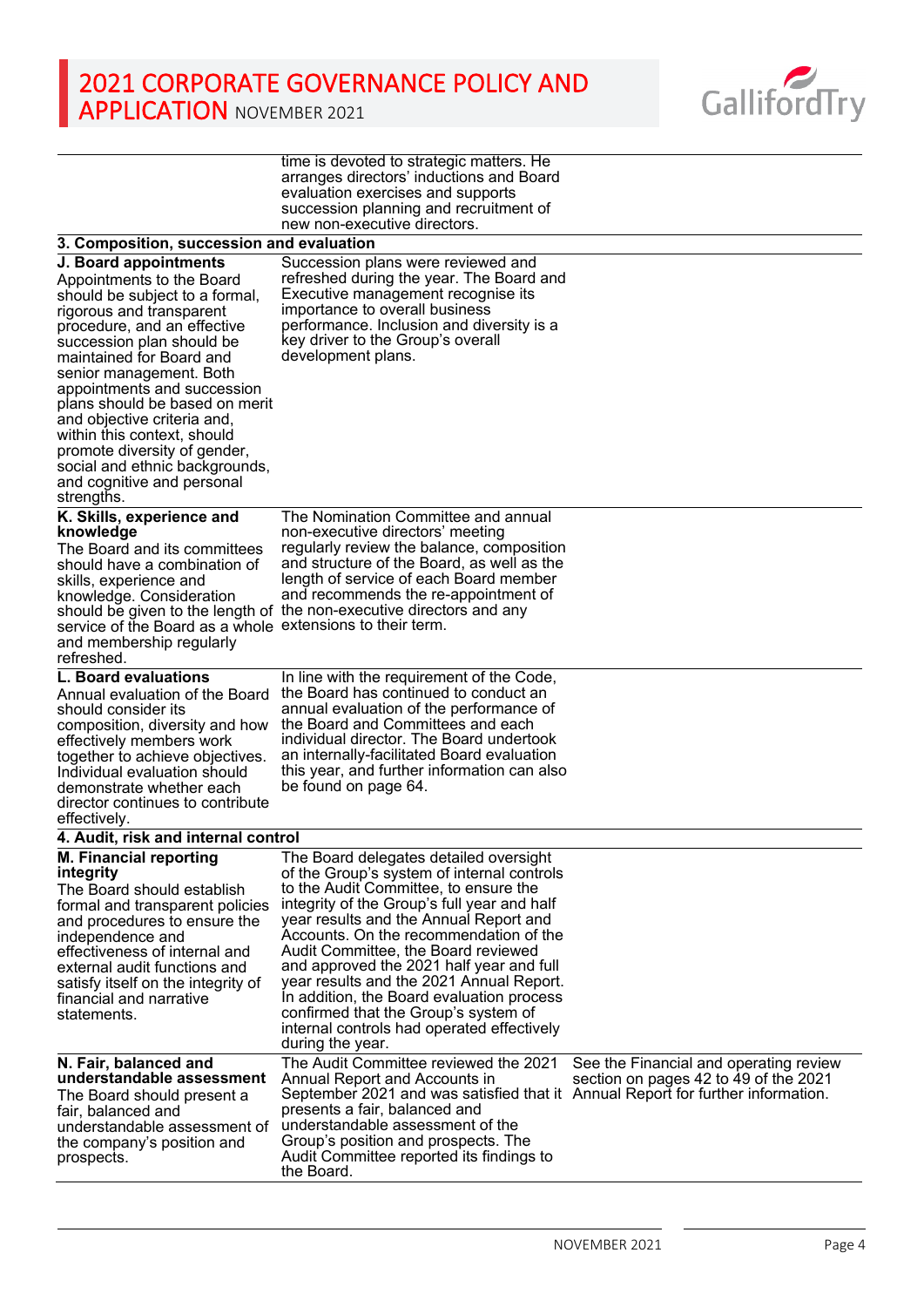

| O. Risk management and<br>internal control framework<br>The Board should establish.<br>procedures to manage risk,<br>oversee the internal control<br>framework, and determine the<br>nature and extent of the<br>principal risks the company is<br>willing to take in order to<br>achieve its long-term strategic<br>objectives. | The procedures for managing risk have<br>continued to work well during the year.<br>Both the Executive Risk Committee and<br>Audit Committee monitor the Group's risk<br>management and internal control<br>systems on behalf of the Board on a<br>continuous basis. The Executive Risk<br>Committee (chaired by the General<br>Counsel & Company Secretary) reviews<br>the Group's principal and emerging risks<br>and recommends any changes to risk<br>appetite to the Board. The Group risk<br>register is reviewed regularly by the<br>Board. | See Our risk management process<br>section on page 36 of the 2021 Annual<br>Report for further information.                                                                                                                                                     |
|----------------------------------------------------------------------------------------------------------------------------------------------------------------------------------------------------------------------------------------------------------------------------------------------------------------------------------|----------------------------------------------------------------------------------------------------------------------------------------------------------------------------------------------------------------------------------------------------------------------------------------------------------------------------------------------------------------------------------------------------------------------------------------------------------------------------------------------------------------------------------------------------|-----------------------------------------------------------------------------------------------------------------------------------------------------------------------------------------------------------------------------------------------------------------|
| <b>5. Remuneration</b>                                                                                                                                                                                                                                                                                                           |                                                                                                                                                                                                                                                                                                                                                                                                                                                                                                                                                    |                                                                                                                                                                                                                                                                 |
| P. Supporting strategy and<br>long-term sustainable<br><b>success</b><br>Remuneration policies and<br>support strategy and promote<br>long-term sustainable success.<br>Executive remuneration should<br>and values, and be clearly<br>linked to the successful delivery<br>of the company's long-term<br>strategy.              | The Remuneration Policy was approved<br>by 99.66% of shareholders who voted at<br>the 2020 AGM. The Remuneration<br>Committee continues to review<br>practices should be designed to remuneration policies and practices to<br>ensure that they are aligned to the<br>Group's long-term success and based on<br>stretching performance metrics that<br>be aligned to company purpose reflect the interests of shareholders.                                                                                                                        | See the Directors' Remuneration Policy<br>report on pages 73 to 79 of the 2021<br>Annual Report.                                                                                                                                                                |
| Q. Remuneration Policy                                                                                                                                                                                                                                                                                                           | The Remuneration Committee has                                                                                                                                                                                                                                                                                                                                                                                                                                                                                                                     | The Remuneration Policy can be found                                                                                                                                                                                                                            |
| A formal and transparent<br>procedure for developing policy<br>on Executive remuneration and<br>determining director and senior<br>management remuneration<br>should be established. No<br>director should be involved in<br>deciding their own<br>remuneration outcome.                                                         | continued to apply robust procedures for<br>determining executive remuneration and<br>operates in accordance with its terms of<br>reference. The remuneration of non-<br>executive directors is a matter for the<br>Chairman and the executive members of<br>the Board. No director, committee<br>attendee, executive, senior manager or<br>other person can be involved in any<br>discussion or decision as to their own<br>remuneration.                                                                                                         | on pages 73 to 79 within the Directors'<br>Remuneration Policy report of the 2021<br>Annual Report.<br>The terms of reference for the<br>Remuneration Committee can be found<br>on our website at<br>www.gallifordtry.co.uk/about/governance-<br>and-policies/. |
| R. Independence of<br>remuneration outcome<br>decisions<br>Directors should exercise<br>independent judgment and<br>discretion when authorising<br>remuneration outcomes, taking<br>account of company and<br>individual performance, and<br>wider circumstances.                                                                | The Remuneration Committee comprises<br>solely independent non-executive<br>directors. The Committee takes advice<br>from external remuneration consultants<br>and ensures that remuneration for the<br>Board and senior management is suitably<br>structured so as to attract, retain and<br>motivate executives, and to link reward to<br>corporate and individual performance and<br>all relevant internal and external factors.                                                                                                                |                                                                                                                                                                                                                                                                 |

### **Board evaluation: 2020 update and 2021 performance evaluation**

The 2020 Board evaluation exercise was internally-facilitated and closely followed those undertaken in 2017 and 2018. The evaluation found that the Board and its Committees were operating effectively. The findings were presented to the May 2020 Board meeting and actions were subsequently agreed by the Board to address the recommendations of the evaluation. The table below summarises the substantive recommendations made and actions undertaken during the financial year to address them.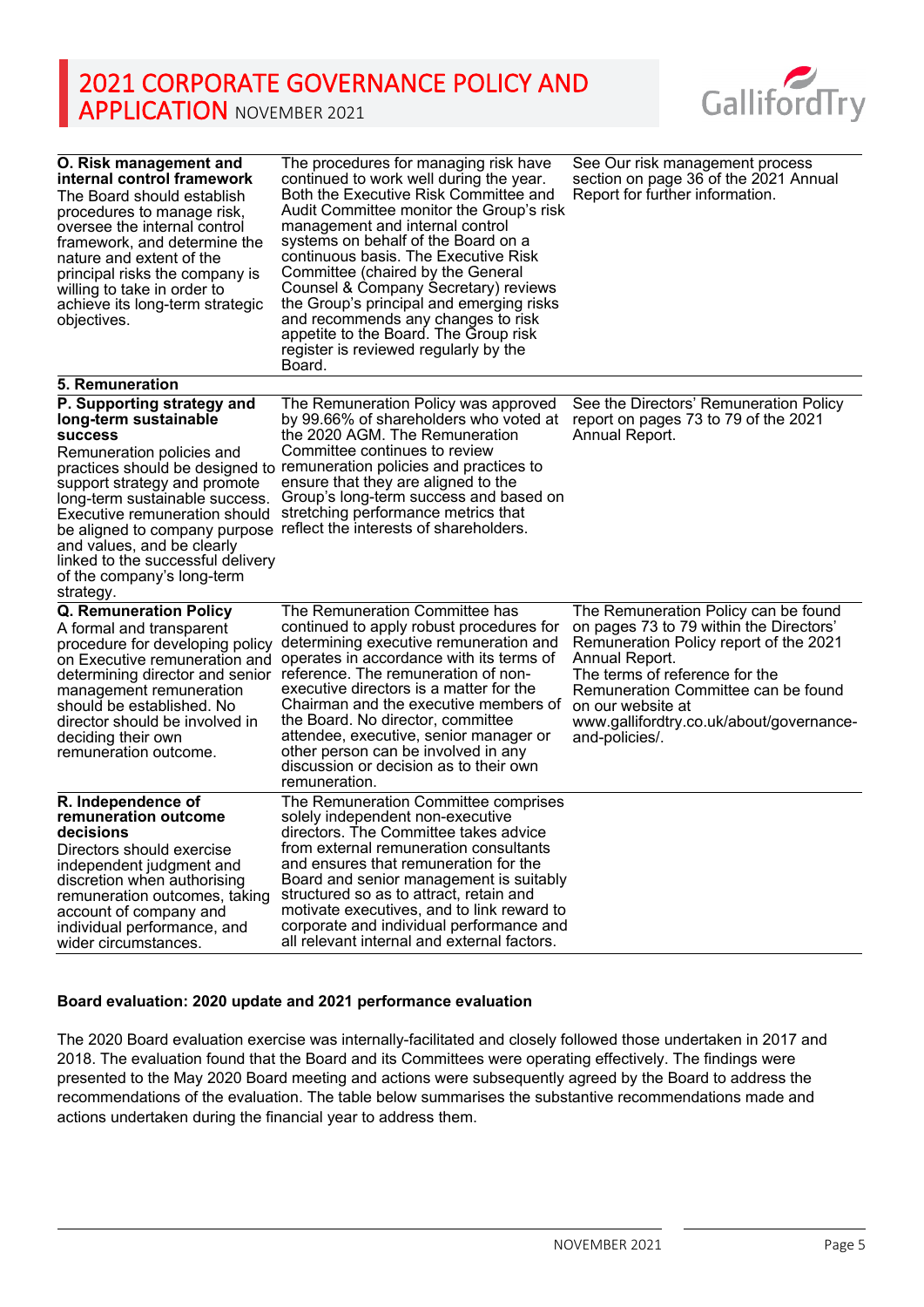

## **2020 Board evaluation**

| recommendations             | Actions taken during the year                                                                                                                                                                                                                                                                             |
|-----------------------------|-----------------------------------------------------------------------------------------------------------------------------------------------------------------------------------------------------------------------------------------------------------------------------------------------------------|
| Succession planning         | A detailed review of succession plans at executive level was undertaken by the                                                                                                                                                                                                                            |
|                             | Nomination Committee in December 2020.                                                                                                                                                                                                                                                                    |
| Inclusion and diversity     | The Nomination Committee received a presentation from the HR Director covering                                                                                                                                                                                                                            |
| initiatives                 | inclusion and diversity initiatives in December 2020.                                                                                                                                                                                                                                                     |
| Commercial audit<br>reports | Summary reports of commercial health checks undertaken by the Internal Audit team<br>are regularly included in the Audit Committee papers. An annual review of internal<br>controls and risk management was undertaken by the Board in September 2020<br>ahead of publication of the full year's results. |
| Sustainability session      | Our approach to sustainability was reviewed at the Board's strategy session in April<br>2021.                                                                                                                                                                                                             |

#### **Board effectiveness review**

In line with the Code, the Board continues to review its own effectiveness and that of its Committees on an annual basis, with an externally-facilitated review at least every third year (the last being undertaken in May 2019). The 2021 Board evaluation was once again internally facilitated by the Chairman in conjunction with the General Counsel & Company Secretary, and conducted between March and May 2021. Questions were reviewed in line with the Code and best practice to ensure their continued relevance, but remained broadly similar to previous internal evaluations to allow the comparison of results over time and to measure progress and change. This year's evaluation included additional questions on section 172 duties (understanding around key stakeholders), ESG factors and succession planning.

The format of the 2021 effectiveness review followed that undertaken in 2020, whereby a detailed and comprehensive questionnaire was securely sent online to each individual director to complete and return. Each director was asked to complete online questionnaires specific to their Board and Committee responsibilities; the completed questionnaires were then collated and the responses were reviewed by the Chairman and the General Counsel & Company Secretary. In line with best practice, performance evaluation of individual directors is conducted by the Chairman on an annual basis. The Chairman holds one-to-one meetings with each Board member and the General Counsel & Company Secretary to discuss their performance, contribution, commitment and training and development needs. The Senior Independent Director holds a session annually with all Board members and the General Counsel & Company Secretary, except the Chairman, to discuss the performance of the Chairman. The Senior Independent Director then meets with the Chairman to provide feedback.

The findings of the evaluation exercise were presented to the Board in May 2021. Overall, the evaluation confirmed that the Board and its Committees are continuing to operate effectively. The evaluation results found that the composition of the Board remains appropriate for the size and structure of the business currently, however, the Board has identified a need to consider succession to the Board within the next two-to-four years in view of the length of service of several non-executive directors.

The Board has identified the following recommendations in which it would like to make improvements over the forthcoming financial year:

- Succession planning: review and plan for required non-executive director succession.
- ESG: review and develop the scope of the Stakeholder Steering Committee to include oversight of sustainability and its overall governance within the Group.
- Stakeholder engagement: continue to receive regular reports to the Board from the Stakeholder Steering Committee and Employee Forum Chair on stakeholder engagement and employee matters.
- Shareholder relations: continue to engage as required with institutional shareholders on key matters of relevance to the Group and its operations.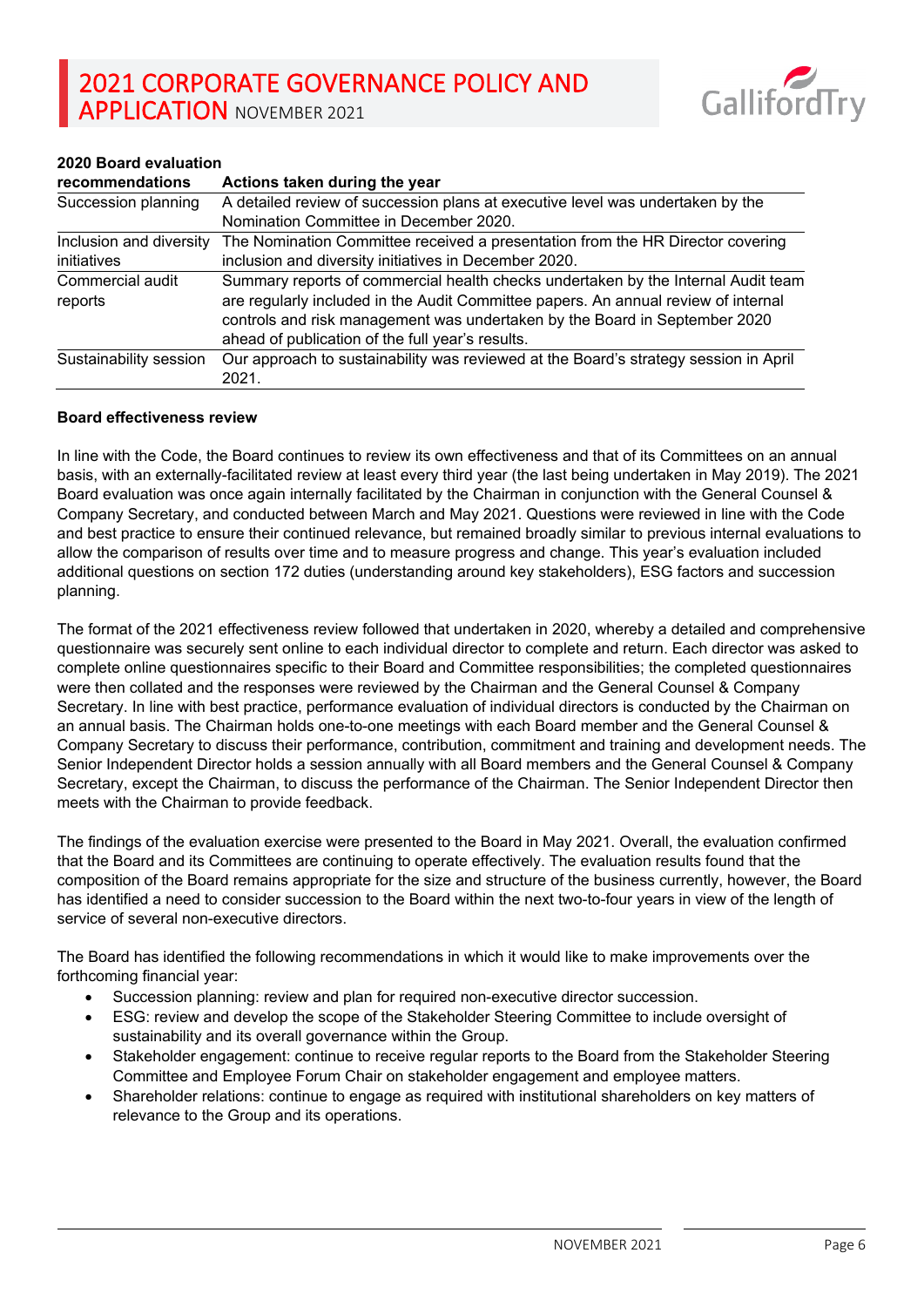

## **Inclusion and diversity**

As at 30 June 2021, women held 33% of Board positions, meeting the targets set by the Hampton and Alexander Review, the final report being published in February 2021.

Strategies to improve inclusion and diversity at all levels in the workforce have continued to build on the work undertaken in 2020, to ensure each business has the right culture, procedures and policies in place. The Company actively supports the National Association for Women in Construction to encourage individuals to pursue, establish and sustain successful careers in the construction industry, and the Leadership & Diversity Group Scotland, and is a member of the Supplier Diversity Group Working Party supported by Highways England, a key client. Membership of these groups highlights our commitment to promote equality, diversity and inclusion, share learning with industry peers and promote opportunities in our business. In addition, a variety of inclusive initiatives, such as gender-neutral recruitment advertising, supporting diversity programmes and the promotion of agile working are used to make the Group more attractive to a wider group of employees.

Further diversity disclosures can be found in the People and culture section on pages 24 and 25 of the 2021 Annual Report.

### **Executive Board report**

Membership of the Executive Board is detailed on page 57 of the 2021 Annual Report.

The Chief Executive is responsible for the effective leadership of the senior Executive management and chairs the Executive Board which, in addition to the Chief Executive, consists of the Finance Director, the General Counsel & Company Secretary, the Managing Directors of Building and Specialist Services and the HR Director. The Executive Board is responsible for the operational management of the Group under terms of reference delegated by the Board, which include responsibility for making recommendations to the Board on all items included in the formal schedule of matters reserved for Board authorisation. The Executive Board receives and considers regular performance and operational reports and presentations from business management. The Assistant Company Secretary acts as Secretary to the Executive Board and the minutes of Executive Board meetings are included in the Board packs.

Despite the challenges of the pandemic, the Executive Board has continued to maintain its programme of 11 scheduled meetings during the year. Meetings of the Executive Board have been held virtually/hybrid; however, in line with our office safety procedures and protocols, a number of our Executive Board members have visited office locations to maintain a visible presence among staff and provide support during these challenging times.

Additional meetings are convened when necessary to consider and authorise specific operational or project matters. The Executive Board focuses on long-term strategic issues and matters of Group-wide policy, with health, safety and sustainability and business ethics featuring as the first agenda items at every meeting, highlighting the importance of such matters to the Group.

#### **Governance policies**

The Group has continued to operate a suite of governance and risk management policies, procedures and training programmes, all of which address obligations arising under relevant legislation. Policies, procedures and authority matrices by which the central functions and businesses operate, were reviewed and refreshed during the financial year.

### **Reporting, risk, internal audit and controls**

The Governance review, commencing on page 54 of the 2021 Annual Report, details the specific actions undertaken by the Group during the financial year, including those with a risk management focus. The Board's approach to risk and internal audit, including its systems in relation to the preparation of consolidated accounts, and the material controls of the Group's established internal control framework, are disclosed in the Risk management section on page 36 of the 2021 Annual Report.

A separate programme of 11 internal audits was also completed across the Group's operations, and progress checks were completed against previous recommendations.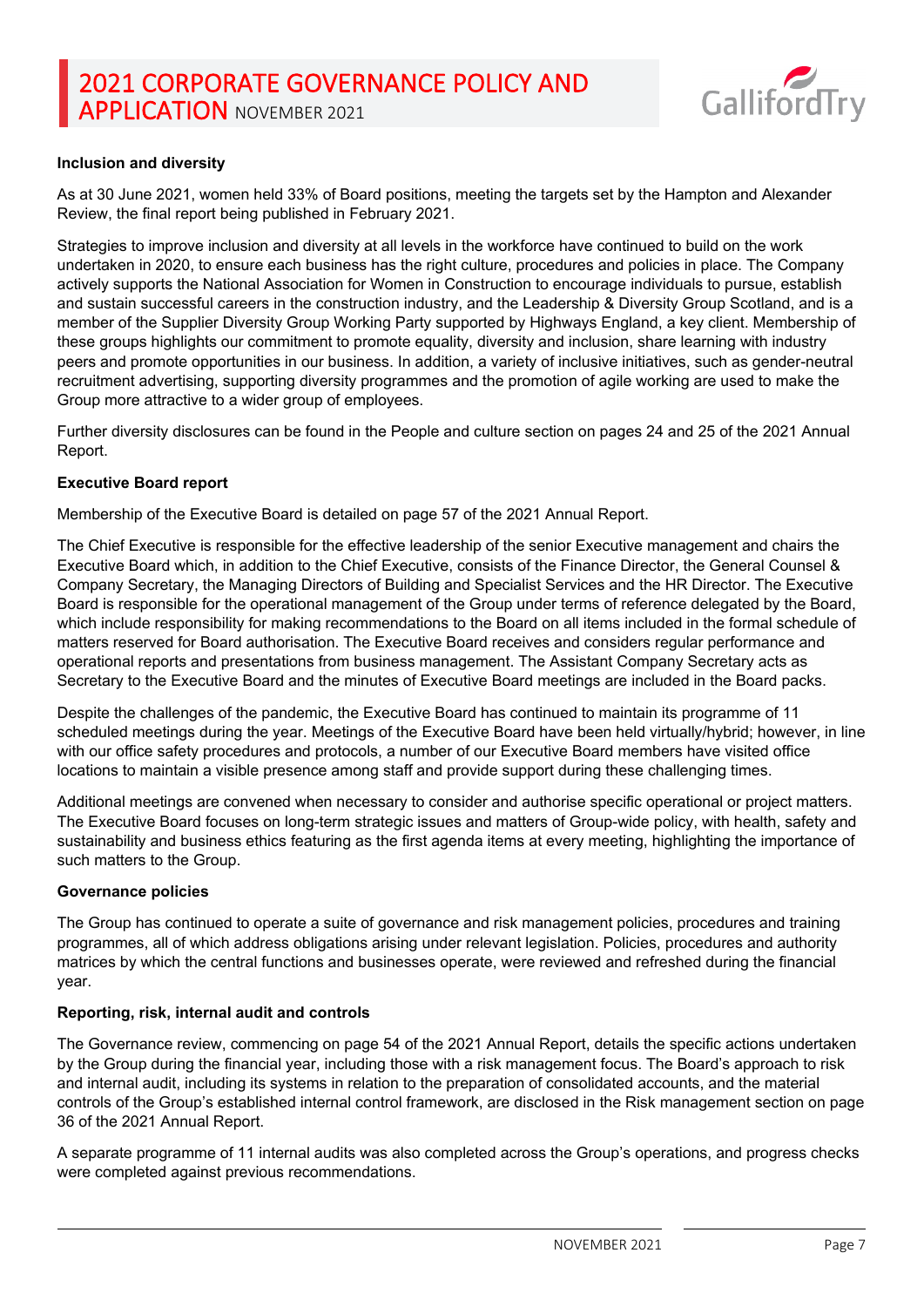

## **Shareholder relations**

Despite the pandemic, the Chief Executive and Finance Director continued to meet with existing and prospective institutional shareholders throughout the year, utilising various virtual formats. The management team also engaged with Capital Access Group, Vox Markets and Investor Meet Company during the year to expand the reach to further investors. In total, 74 meetings were held during the course of the year, with 92 institutions including 25 shareholders, who together represented 44% of the share register, and 67 potential investors. The management team attended four conferences in the year, meeting with 18 institutions. Key areas of discussion included the Company's strategy and targets, dividend policy, capital allocation, future pipeline and ESG factors.

The Finance Director has this year focused on building strong investor relationships, engaging with a third-party specialist advisory business to schedule roadshows and provide further research coverage, while Vox Markets has been engaged to create digital content following news updates.

The Board as a whole continues to engage actively with institutional shareholders, in line with the Financial Reporting Council's UK Stewardship Code, on key matters of relevance to the Group and its operations, such as governance, strategy or remuneration, or more general market themes. Specific reports regarding shareholder views are provided to the Board for analysis and discussion. Separately, the Chairman, Senior Independent Director and other nonexecutive directors are available to attend meetings with shareholders and address any significant concerns that shareholders may have. The Chairman and General Counsel & Company Secretary met one shareholder virtually to discuss the business.

This year's AGM was held on Friday 12 November 2021 at the offices of Peel Hunt LLP, 7th floor, 100 Liverpool Street, London, EC2M 2AT at 11.00am. Shareholders who attended the AGM received an update on the Company's performance. Arrangements for the meeting and voting instructions were set out fully in the Notice of AGM and Form of Proxy. All resolutions proposed to the AGM were passed. Details can be found in the Investor section on the Group's website.

#### **Board committees**

The Committees of the Board, their members and a report on their activities are given below:

#### **Nomination Committee**

The Nomination Committee is led by Peter Ventress and is further comprised of three independent non-executive directors.

During the 2020/21 financial year, Jeremy Townsend stepped down from his role as a Non-executive Director and Chair of the Audit Committee, having served as a Non-executive Director since September 2017. On the same date Marisa Cassoni, Non-executive Director and then Chair of the Remuneration Committee, assumed the role of Chair of the Audit Committee with Terry Miller, Senior Independent Director, replacing Marisa as Chair of the Remuneration Committee. Terry was previously interim Chair of the Remuneration Committee between November 2017 and February 2019.

### **Composition and remit**

Membership of the Committee is detailed on page 56 of our 2021 Annual Report. The General Counsel & Company Secretary acts as Secretary to the Committee.

Following the publication of the 2018 UK Corporate Governance Code (2018 Code), the Committee has reviewed the terms of reference and updated them to ensure that they are in line with the new Code. The terms of reference of the Committee can be found on the Group's website (www.gallifordtry.co.uk) and have not been significantly changed from the previous year.

The principal authorities delegated to the Committee by the Board are: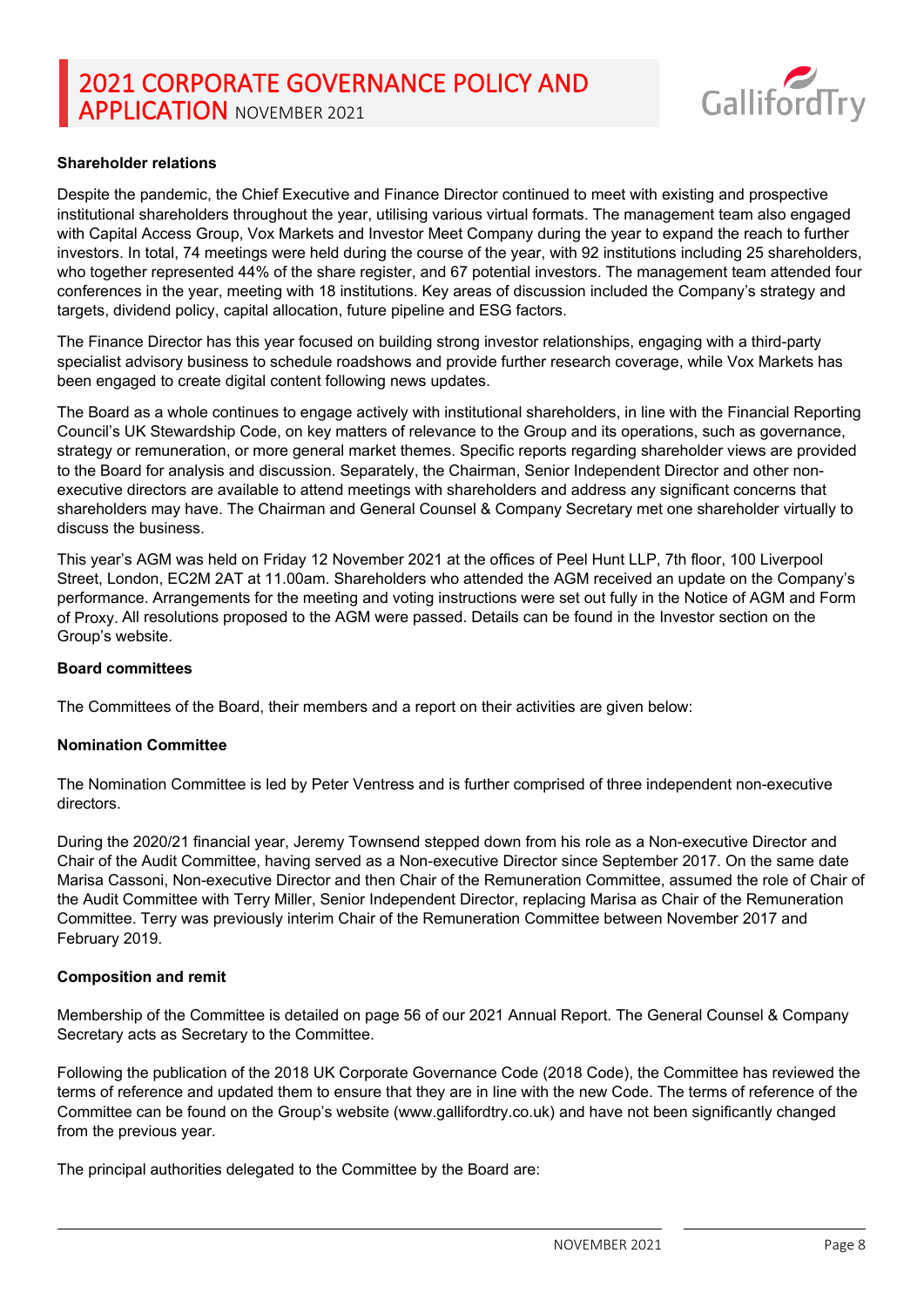

- Reviewing the size, structure and composition of the Board.
- Evaluating the balance of skills, knowledge, diversity and experience of the Board, including the impact of new appointments.
- Overseeing and recommending the recruitment of any new directors.
- Ensuring appointments are appropriately made against objective criteria.
- Keeping the leadership and succession requirements of the Group under active review.

The principal tasks of the Committee during the financial year have been to continue the development, monitoring and oversight of succession planning processes below the Executive Board and identify potential candidates for future promotion and the steps necessary to support their ability to move forward. Succession plans developed by the business were reviewed during the year. Overall, good progress has been made in succession considerations generally across the Group, with the business taking ownership of the process and management understanding the importance of good succession and developing their teams. In addition, the Committee received updates from the HR Director in relation to the implementation of a range of inclusive and diversity-supporting initiatives within the Group.

At the 2020/21 financial year end, the Committee comprised a majority of independent non-executive directors, complying with provision 17 of the 2018 Code. The Committee prioritised the calendar of key activities and areas of focus as set out in the table on page 67 of our 2021 Annual Report.

### **Board appointments**

There were no new appointments made to the Board during the financial year. Any new appointments to the Board continue to be subject to formal, rigorous and transparent procedures. The Committee oversees and advises the Board on the identification, assessment and selection of candidates for appointment to the Board.

### **Review of the composition of the Board**

The Board evaluation process continues to assess whether the composition of the Board and mix of skills, experience, knowledge and diversity of opinion remain suitable in the context of the new structure of the Group. The composition of the Board and its Committees continues to be regularly reviewed. Given the size and simpler structure of our Group, the size and composition of the Board and Nomination Committee remain appropriate. Further details on how the Board evaluation process was conducted and its outcomes are summarised on page 6 above.

### **Inclusion and diversity**

During the year, the Company has continued to monitor inclusion and diversity across the Group more effectively and achieved recognition for our efforts in this area.

### **Audit Committee**

The Audit Committee was led by Marisa Cassoni, and further comprised of independent non-executive directors. Marisa Cassoni assumed the role of Chair of the Audit Committee, following Jeremy's departure on 30 September 2020. Additional details on the Committee's members can be found on page 56 of our 2021 Annual Report. The Chairman of the Board, Chief Executive and Finance Director attend Committee meetings by invitation, together with the Director of Risk and Assurance and the Director of Group Finance. The General Counsel & Company Secretary, or his delegate, acts as Secretary to the Committee.

The Committee has continued to support the Board in fulfilling its corporate governance responsibilities, monitoring and reviewing developments in corporate governance, overseeing the internal audit process, and assessing the integrity of the financial statements and the adequacy and effectiveness of the risk management and internal control framework of the Group.

In addition, the Committee has continued to ensure that each Committee member has sufficient knowledge, training and expertise to contribute effectively to the work of the Committee – a key requirement of Provision 24 of the Code and the FRC's Guidance on Audit Committees.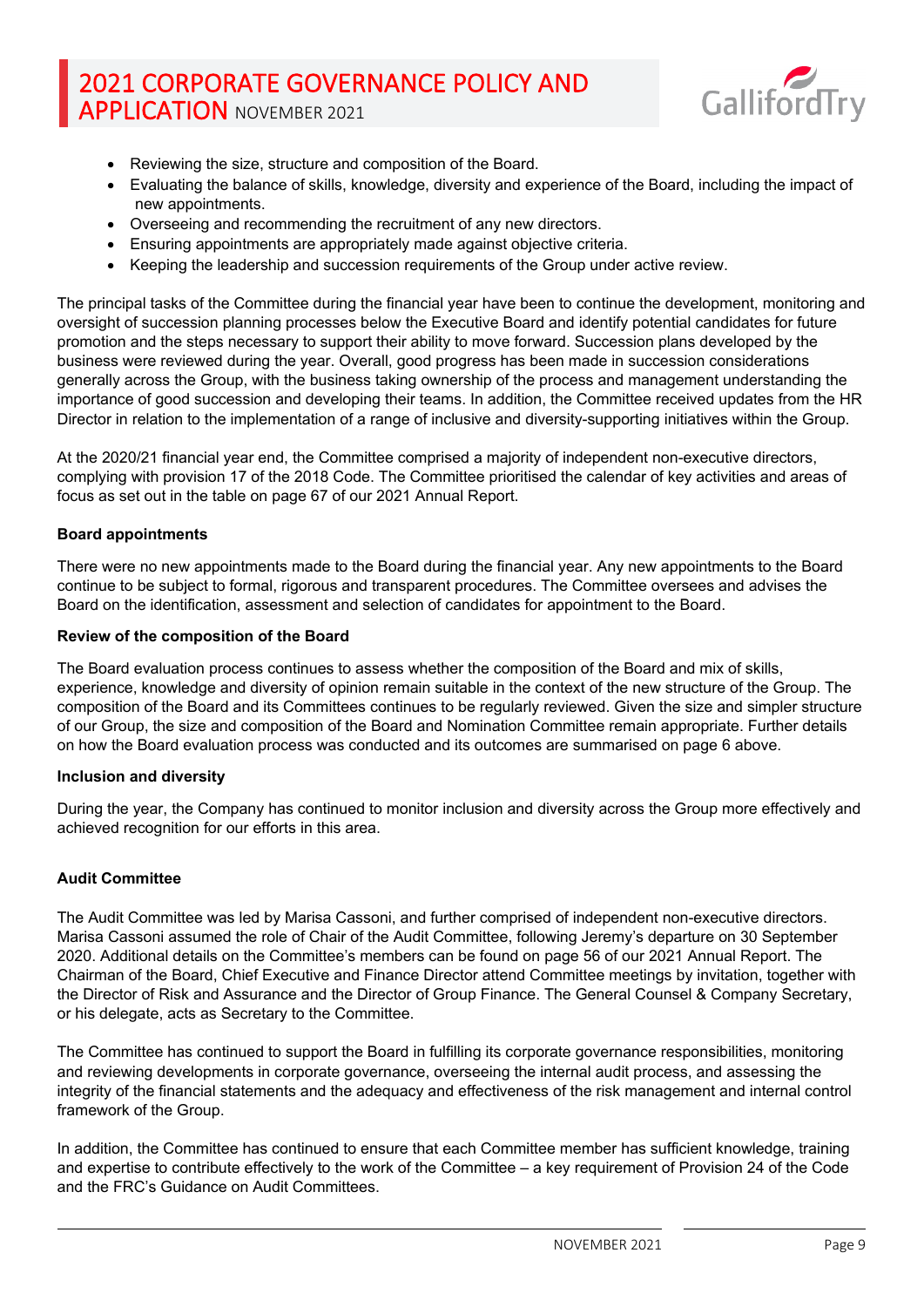

The Committee considers that the 2021 Annual Report and financial statements are fair, balanced and understandable in terms of the form and content of the strategic, governance and financial information presented therein.

## **Remit and activities**

The Committee meets at least three times a year, this number being deemed appropriate to the Committee's role and responsibilities. The Committee's delegated authorities and calendar of prioritised work have not changed substantially from those disclosed in previous years. The terms of reference of the Committee are available on the Group's website [\(www.gallifordtry.co.uk\)](http://www.gallifordtry.co.uk/).

The key responsibilities of the Committee are: delegated responsibility from the Board for financial reporting; monitoring external audit, internal audit, risk and controls; and reviewing instances of whistleblowing and the Group's procedures for detecting fraud. The authorities and calendar of work remain in line with the requirements of the Code. The table on page 68 in our 2021 Annual Report summarises the Committee's key activities during the financial year. The Committee also continues to meet with internal and external audit teams, without Executive management, in order to discuss any matters which the auditor may wish to raise in confidence.

The Committee continues to review and approve the scope of work of the Risk and Internal Audit team on an annual basis, including assessing the adequacy of the team's resources.

During the financial year, the Risk and Internal Audit team has continued to focus on delivering its agreed calendar of audit reviews under its rolling three-year internal audit plan and on providing commercial and risk management support across the Group at the request of the Committee, the Executive Board and senior management. Status reports on commercial health checks, based on a sample of 12 contracts from across the business, are reported to the Audit Committee at each meeting. Projects included in commercial health checks provide a representative mix of business units, project values, current commercial performance and stage of completion.

The risks of the Group are reviewed by the Executive Risk Committee, which reports to the Executive Board and the Board. In addition, the Committee has continued to review procedures in place to identify emerging risks. The Executive Risk Committee has a standing agenda item at its meetings to review and document emerging risk themes that could have a significant impact on our business. More information about the Group's principal risks, its process of identifying and managing emerging risks, its long-term viability and its risk management systems can be found in the Risk management section on pages 36 to 40 of our 2021 Annual Report.

In line with the requirements of the Code, an annual review of the effectiveness of the Group's risk management and internal control systems is reviewed by the Board prior to the approval of the full-year results, covering all material controls, including financial, operational and compliance controls. In addition, the Director of Risk and Assurance provides an Internal Audit Report to the Audit Committee at each Committee meeting, which includes the status of audits from the agreed internal audit plan and implementation of agreed actions.

### **External auditor effectiveness and independence**

The Company's external auditor is BDO LLP. Their appointment as auditor was approved by shareholders at the 2019 AGM, following an audit tender process undertaken in the second half of 2018. The audit plan is submitted annually and is approved by the Committee. The Committee meets privately with the auditor, and the Chair of the Committee speaks regularly with the audit partner throughout the year.

Each year, the Committee assesses the independence and effectiveness of the external audit process, which includes discussing feedback from the members of the Committee and key senior management within the Group. The Committee is satisfied that the external audit relationship is effective and that BDO LLP remained sufficiently independent in accordance with the relevant professional ethical standards.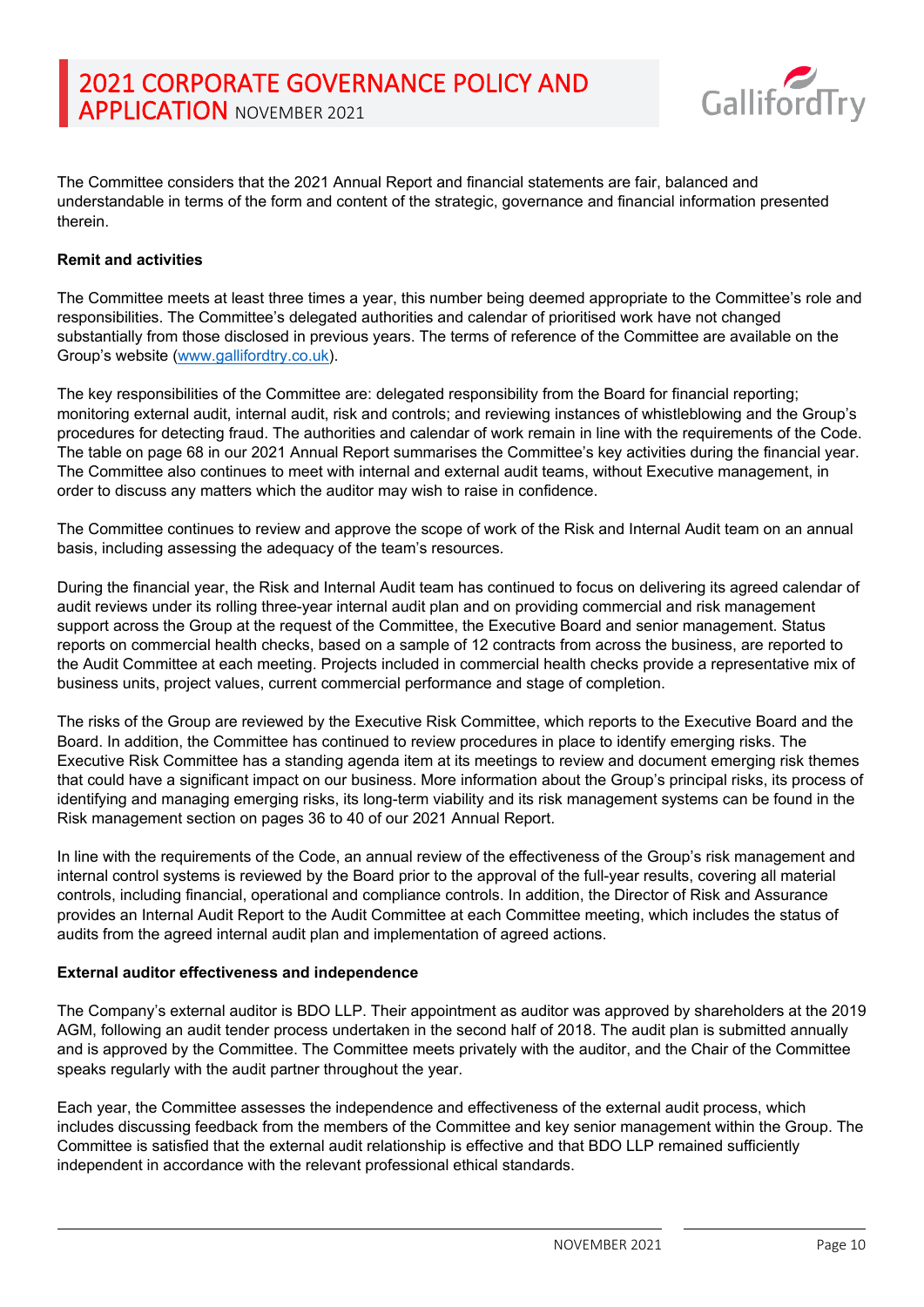

#### **Non-audit services**

Policies and review mechanisms governing the provision of material non-audit services, and safeguarding the objectivity and independence of the external auditor, remained in force throughout the financial year. The policy specifies: the types of non-audit services for which the use of the external auditor is pre-approved (i.e. approval has been given in advance as a matter of policy); the services for which specific approval from the Committee is required before the auditor is contracted; and the services from which the external auditor is excluded. In respect of preapproved services, a financial threshold is in place, applicable to individual and aggregated services in any year.

Furthermore, should the total value of non-audit service engagements exceed a defined percentage of the total Group audit fee for the previous financial year, the Committee shall consider and give specific prior approval for any subsequent non-audit service engagements. There were no non-audit-related assurance services provided by BDO LLP during the 2020/21 financial year.

#### **Internal control framework**

The day-to-day management of our principal risks is supported by an internal control framework which is embedded in our management and operational processes. The most significant elements of the Group's internal control framework include the following:

**Organisational structure:** each business unit is led by a managing director and management team providing a clear hierarchy and accountabilities.

**Code of Conduct:** the Group continues to promote a culture of acting ethically and with demonstrable integrity. Our ethical standards and approach are set out in 'Doing the right thing', our Code of Conduct. It is supported by specific training modules in key areas and its key themes and importance are communicated to new starters as part of their induction.

**Contractual review and commitments:** the Group has continued to maintain defined policies and procedures for entering into contractual commitments which apply across its business units and operations and are enforced through the Group's legal authorities matrix. During the year, the Group has reviewed and enhanced its procedures for the approval and sign-off of Commercial and Legal Authorities Matrices (CLAM) for specific projects.

**Operational activity:** site operations are performed in line with established business management systems and processes that incorporate all operational activities, including health, safety and environmental procedures, regular performance monitoring, quality management and external accountability to stakeholders.

**Financial planning framework:** a detailed annual budget is prepared for each financial year, which is approved by the Board.

**Operational and financial reporting:** an exacting profit and cash reporting and forecasting regime is in place across the Group. As well as the emphasis placed on cash flow, income and balance sheet reporting, health, safety and environmental matters are prioritised within monthly operational reports.

**Internal audit:** the Risk and Internal Audit team develops and delivers an annual programme of internal audits, which includes business unit key control reviews, contract and developments commercial audits, audits of Group processes and reviews of significant change programmes.

**Assurance provided by non-audit functions:** a number of other Group functions provide assurance in areas including, but not limited to, health, safety and environment, legal contract reviews and compliance, and construction industry regulation.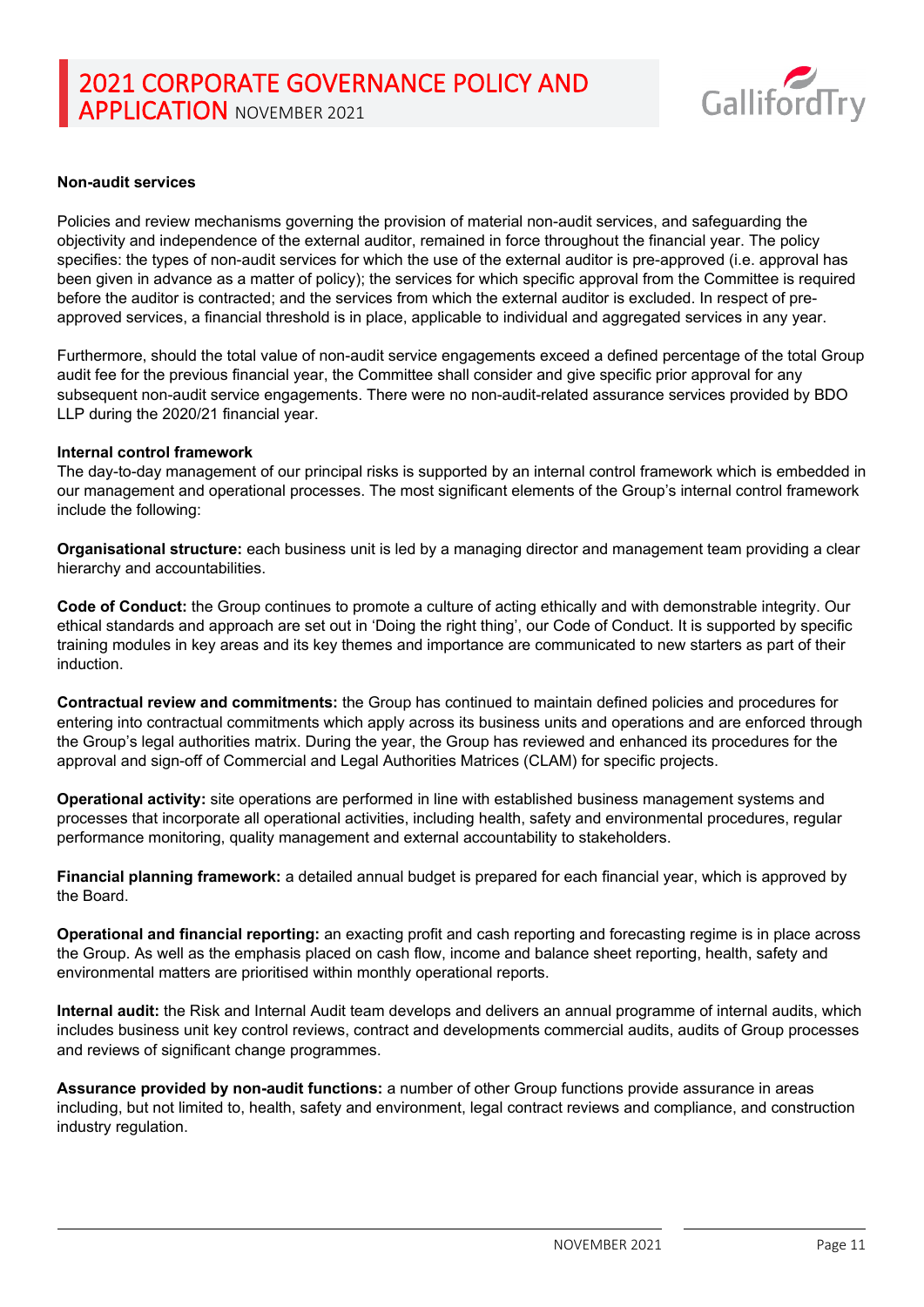

#### **Significant issues and other accounting judgments**

The Committee reviewed the integrity of the Group's financial statements and all formal announcements relating to the Group's financial performance. This included an assessment of each critical accounting policy, as set out in note 1 to the financial statements, as well as review and debate of the following areas of significance:

**Contract revenue and provisions:** in conjunction with the annual audit, the Committee continued to review key judgments in respect of revenue recognition and contract provisions, in relation to certain significant long-term construction contracts.

**Going concern and viability:** The Committee considered other commercial and economic risks to the Group's going concern status and longer-term viability, and reported to the Board on its findings.

**Goodwill impairment review:** during the year, the Committee considered the judgments made in relation to the valuation methodology adopted by management and the model inputs used, as well as the sensitivities used by management and the related disclosures.

**Deferred tax assets:** The Committee reviewed the Group's considerations on future profitability to evaluate the judgment that it is probable the deferred tax assets are recoverable.

**PPP portfolio valuation:** The Committee reviewed the discount rate used to determine the fair value of each of the Group's PPP investments.

**Significant transactions:** the Committee has given particular consideration to the accounting for and presentation of individually significant transactions, and areas where alternative performance measures are required to ensure that the financial statements give a fair, balanced and understandable view of the Group's performance, and that statutory measures are equally clear and prominent.

#### **Remuneration Committee**

Membership of the Committee is detailed on page 56 of our 2021 Annual Report. Terry Miller, Senior Independent Non-executive Director, became Chair of the Remuneration Committee on 30 September 2020, replacing Marisa Cassoni who became Chair of the Audit Committee. The other current members are Gavin Slark and Peter Ventress. The General Counsel & Company Secretary acts as Secretary to the Committee. The Chief Executive has a standing invitation to attend all Committee meetings, although each meeting commences with the Non-executive Directors meeting without Executive management present. No director, or the General Counsel & Company Secretary, is present when his or her own remuneration is being considered.

The Committee is governed by formal terms of reference agreed by the Board and is composed solely of nonexecutive directors, each of whom the Board considers to be independent. The latest terms of reference are available on the Group's website (www.gallifordtry.co.uk).

The Remuneration Committee has primarily focused on addressing the challenge of the pandemic around management remuneration and implementation of the Policy approved by shareholders at the 2020 AGM. The Committee continued to apply the recommendations of the UK Corporate Governance Code insofar as they relate to remuneration, and decisions relating to remuneration matters are set out in the relevant sections of this report. The Committee's activities during the 2020/21 financial year are summarised on page 71 of our 2021 Annual Report.

During 2020, and in response to the global pandemic, the Company implemented a temporary salary reduction for the Board and senior management while protecting our lower paid employees. From 1 May to 30 June 2020, the directors and Executive Board volunteered a 25% salary or fee reduction. Salaries and fees were reinstated to normal levels with effect from 1 July 2020. The Company made no use of the Government's Recovery Loan Scheme; however, for a limited duration, the Company used the Government's Job Retention Scheme until August 2020 and has since repaid all amounts that were claimed from the scheme during the 2020/21 financial year  $(E1.5m)$ .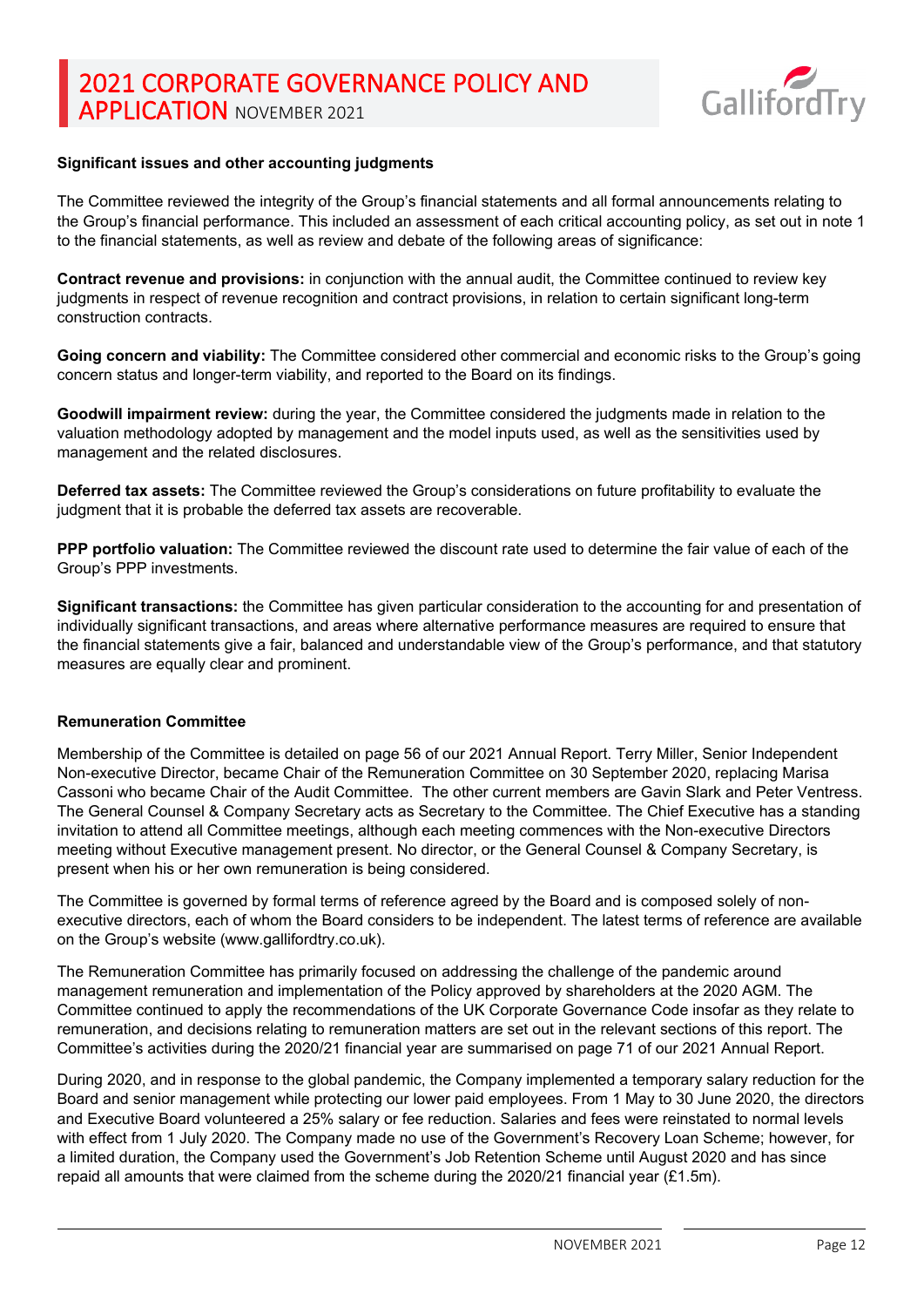

### **Remuneration Policy**

The Policy was submitted to shareholders for approval at the 2020 AGM held in November 2020. It was subject to a binding vote and was approved by 99.66% of shareholders who voted. The three-year life of the Policy will expire at the 2023 AGM, where we will be required to seek approval for a new binding Policy. The Committee considers the existing Policy, which was updated in accordance with best practice, and its structure comprising base salary, pension, benefits, annual bonus and Long Term Incentive Plan (LTIP), remain appropriate. The Policy is set out in full on pages 74 to 79 of our 2021 Annual Report.

### **Application of Remuneration Policy in 2021/22**

For 2021/22, no changes to the Policy are proposed. The key elements of how the Policy is being applied are set out below:

**Base salaries:** as a consequence of the Covid-19 pandemic, the 2020/21 salary review, usually undertaken in July, was deferred to April 2021. The Committee has determined that further annual salary reviews will be undertaken in April going forward. Merit-based salary increases were awarded to staff on review in April 2021, and a budget of 2.5% was provided to the Group to cover all salary increases. Bill Hocking and Andrew Duxbury's salaries have been increased by 2.0%, in line with the average increase across the workforce. Andrew Duxbury's salary review is effective 1 April 2021 and Bill Hocking's is effective 1 July 2021. The Committee continues to monitor and review pay and conditions across the Group and in line with the external market.

**Annual Bonus Plan (ABP):** no changes to metrics or structure are planned for 2021/22. The metrics for the Annual Bonus Plan for 2021/22 are based on the 2020/21 performance metrics, which remain relevant to the Group's objectives and are in accordance with the approved Policy. Profit, cash and construction order book are key elements of business performance. However, the Committee will, during the year, review developing practices on ESG performance metrics with a view to introducing ESG metrics for the 2022/23 Annual Bonus Plan. All bonus awards will be subject to an overall Committee discretion, taking into account health and safety, ESG factors and the underlying performance of the Group.

**LTIP:** no changes to metrics or structure are proposed for the 2021 awards. The metrics will continue to comprise earnings per share (EPS) and average cash management.

There was one advisory vote at the AGM in November 2021 on the Directors' Remuneration report, which was passed.

#### **Shareholder consultation**

The Committee actively consults with relevant institutional shareholders regarding, and in advance of, substantial changes to the Policy, where appropriate, or individual executive director salary packages. As reported in our 2020 Annual Report, the most recent consultation took place in June 2020 in connection with the Remuneration Policy which was presented to shareholders for approval at the 2020 AGM.

#### **Wider workforce remuneration and how the views of employees have been taken into account**

The Group ceased claiming the Government's Job Retention Scheme from 1 September 2020 and has since repaid all amounts that were claimed from the scheme during the 2020/21 financial year (£1.5m). During the time that the Group accessed support under the Government's Job Retention Scheme, pay for impacted employees was topped up above the minimum level of government support to protect those employees during the challenging period.

The Committee takes due account of remuneration structures elsewhere in the Group when setting pay for the executive directors. Consideration is given to the overall salary increase budget and the incentive structures that operate across the Group, taking into account available market sector data obtained through benchmarking pay and benefits data, Government policies and advice from the Executive management team. The Group offers a comprehensive range of benefits which include a 28-day minimum holiday entitlement, plus the opportunity to